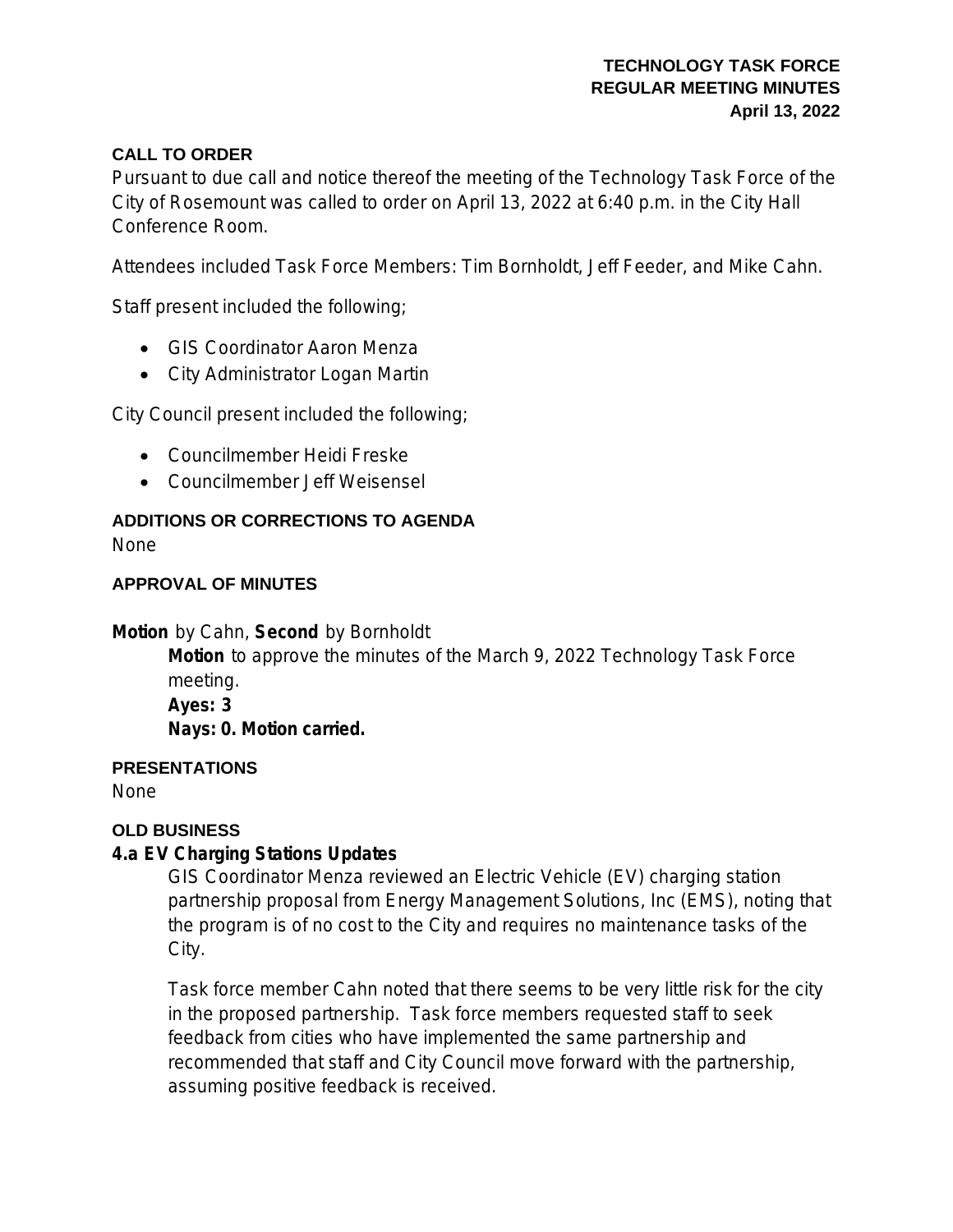### **TECHNOLOGY TASK FORCE REGULAR MEETING MINUTES April 13, 2022**

Task force member Cahn presented a Guide to EV Ordinances from the Great Plains Institute which is designed to help cities create guidelines for EV policies and ordinances. Councilmember Freske mentioned that she liked how the example ordinances defined different requirements for different dwelling types and suggested that the City consider implementing ordinances for high-density residential and commercial developments rather than single-family developments.

Councilmember Weisensel suggested that the City consider making EV charging stations a requirement of future PUD agreements. Task force member Bornholdt also suggested that the City focus on educating the public on the important of including EV charging stations in newly constructed homes.

Task force members recommended that City staff reviews the Guide to EV ordinances and works with City Council on implementing new ordinances and policies to promote the construction of EV charging stations in high-density residential and commercial developments.

## **NEW BUSINESS**

### **5.a Bird Electric Scooter Proposal**

GIS Coordinator Menza reviewed a proposal to allow Bird, a micro-electric mobility company, to begin service in Rosemount. The proposal is of no cost to the City and does not require any management or labor from the City.

Task force member Feeder asked if neighboring cities are using Bird and what would happen if a customer tried to ride outside of the city boundary. Councilmember Freske questioned how the scooters would be used in Rosemount and where customers would ride them. Councilmember Weisensel also asked how long of a contract the City would need to commit to.

Task Force members requested to have a representative from Bird present at the next scheduled meeting to further present their proposal and answer questions.

# **5.b Project Brainstorming**

Task force members held a discussion regarding what types of projects the group should be considering in the future. Task force member Bornholdt asked if there are specific initiatives or goals that the City Council is considering and if there is any additional guidance the council could provide.

Councilmember Weisensel asked the task force to consider making recommendations on how the City can become more efficient and save money as it grows into a larger city. Councilmember Freske referred to the City Council's